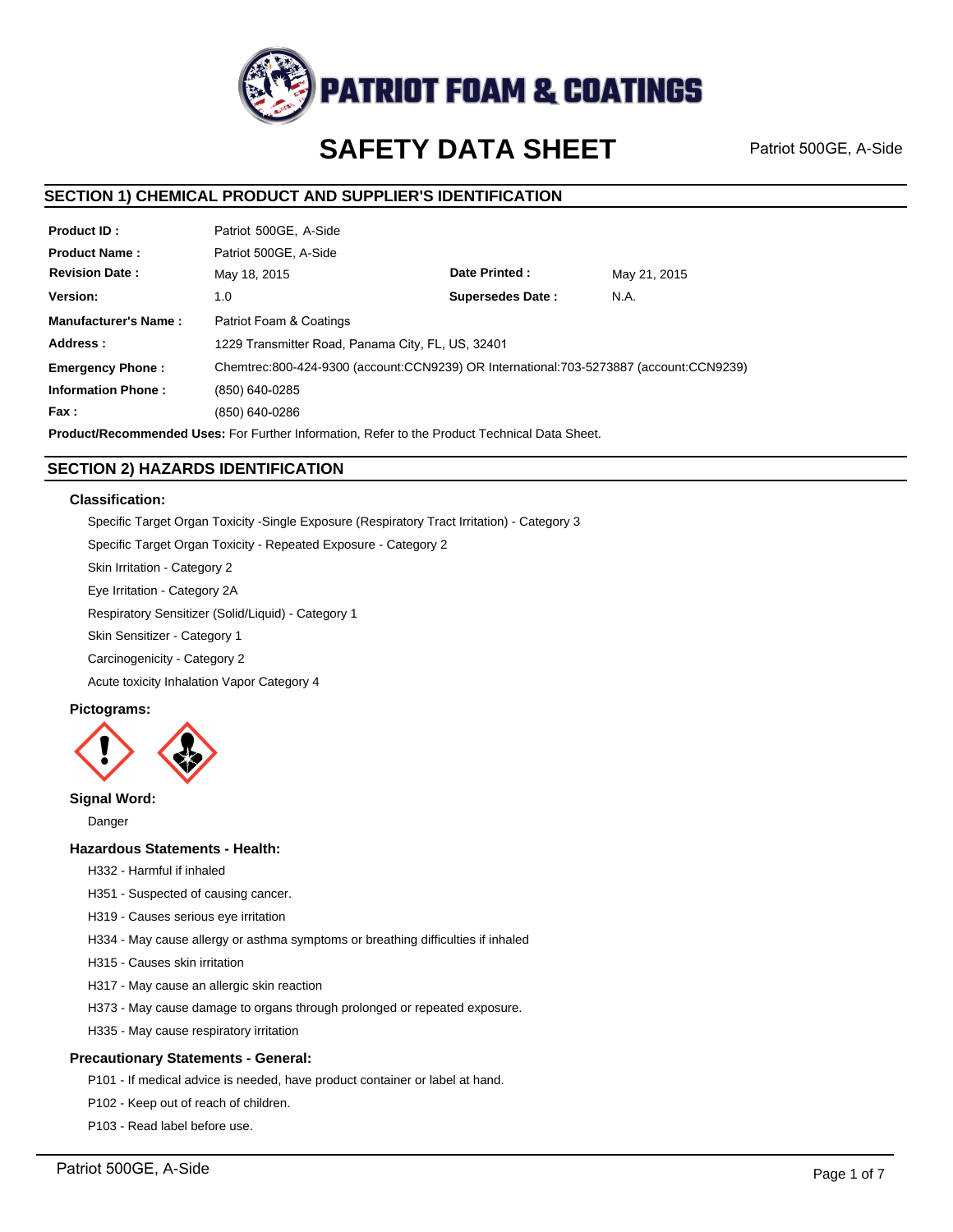### **Precautionary Statements - Prevention:**

- P261 Avoid breathing dust/fume/gas/mist/vapors/spray.
- P271 Use only outdoors or in a well-ventilated area.
- P201 Obtain special instructions before use.
- P202 Do not handle until all safety precautions have been read and understood.
- P280 Wear protective gloves/protective clothing/eye protection/face protection.
- P264 Wash thoroughly after handling.
- P284 [In case of inadequate ventilation] wear respiratory protection.
- P272 Contaminated work clothing should not be allowed out of the workplace.
- P260 Do not breathe dust/fume/gas/mist/vapors/spray.
- P233 Keep container tightly closed.

### **Precautionary Statements - Response:**

P304 + P340 - IF INHALED: Remove person to fresh air and keep comfortable for breathing.

P312 - Call a POISON CENTER/doctor if you feel unwell.

P308 + P313 - IF exposed or concerned: Get medical advice/attention.

P305 + P351 + P338 - IF IN EYES: Rinse cautiously with water for several minutes. Remove contact lenses, if present and easy to do. Continue rinsing.

P337 + P313 - If eye irritation persists: Get medical advice/attention.

P342 + P311 - If experiencing respiratory symptoms: Call a POISON CENTER/doctor.

P302 + P352 - IF ON SKIN: Wash with plenty of water.

P321 - Specific treatment (see section 4 on this SDS).

P332 + P313 - If skin irritation occurs: Get medical advice/attention.

P362 + P364 - Take off contaminated clothing. And wash it before reuse.

P333 + P313 - If skin irritation or a rash occurs: Get medical advice/attention.

P314 - Get Medical advice/attention if you feel unwell.

### **Precautionary Statements - Storage:**

P405 - Store locked up.

P403 + P405 - Store in a well-ventilated place. Store locked up.

### **Precautionary Statements - Disposal:**

P501 - Dispose of contents/ container to an approved waste disposal plant.

# **SECTION 3) COMPOSITION / INFORMATION ON INGREDIENTS**

| CAS          | <b>Chemical Name</b>                | % by Weight |
|--------------|-------------------------------------|-------------|
| 0009016-87-9 | POLYMETHYLENE POLYPHENYL ISOCYANATE | 52% - 97%   |
| 0000101-68-8 | 4.4'-METHYLENEDIPHENYL DIISOCYANATE | 13% - 24%   |

# **SECTION 4) FIRST-AID MEASURES**

### **Inhalation:**

Remove source of exposure or move person to fresh air and keep comfortable for breathing. If experiencing respiratory symptoms: Call a POISON CENTER/doctor. If breathing is difficult, trained personnel should administer emergency oxygen if advised to do so by the POISON CENTER/doctor.

If exposed/feel unwell/concerned: Call a POISON CENTER/doctor.

Eliminate all ignition sources if safe to do so.

### **Skin Contact:**

Take off contaminated clothing, shoes and leather goods (e.g. watchbands, belts). Gently blot or brush away excess product. Wash with plenty of lukewarm, gently flowing water for a duration of 15-20 minutes. If skin irritation or rash occurs: Get medical advice/attention. Wash contaminated clothing before re-use or discard.

IF exposed or concerned: Get medical advice/attention.

### **Eye Contact:**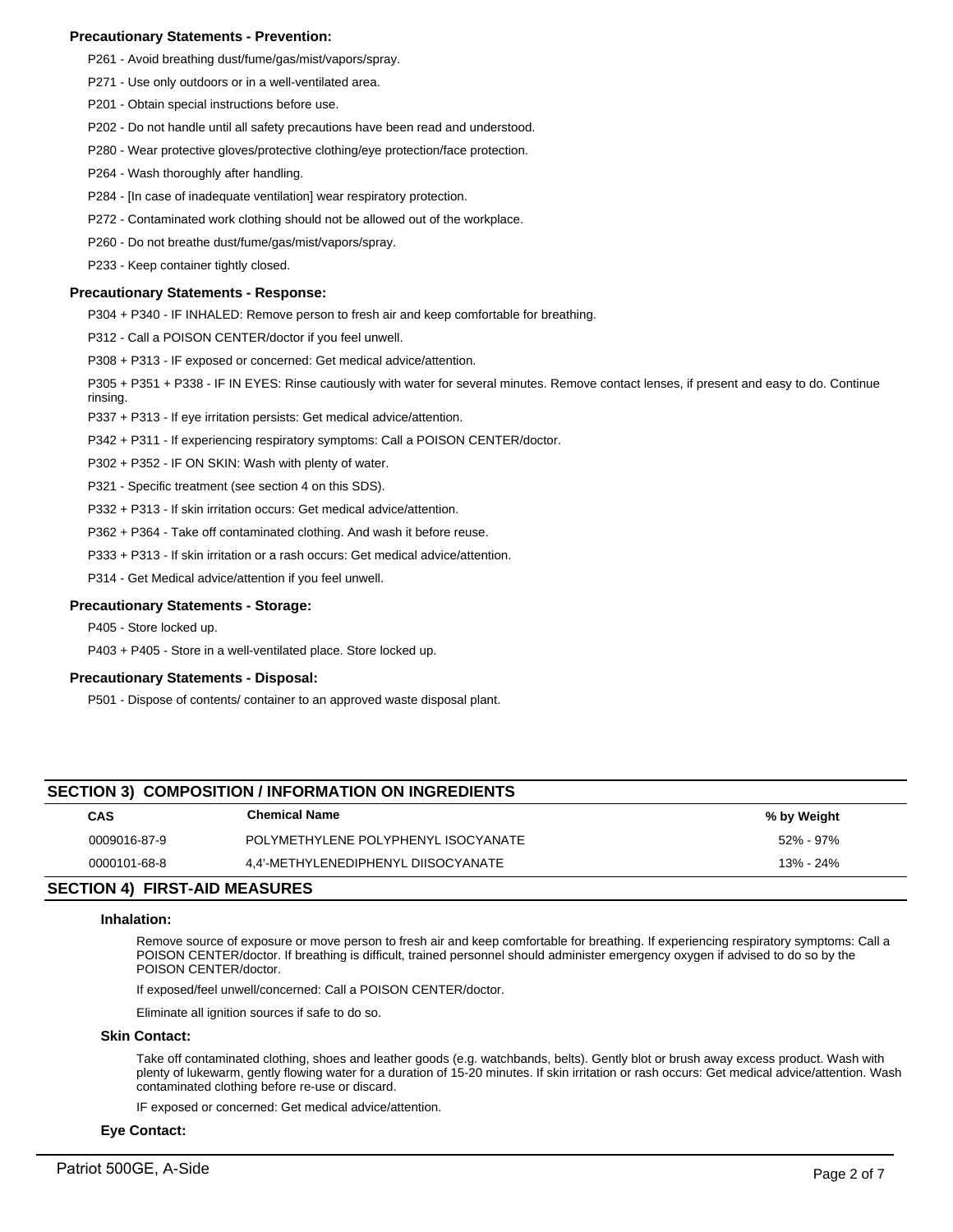Rinse eyes cautiously with lukewarm, gently flowing water for several minutes, while holding the eyelids open. Remove contact lenses, if present and easy to do. Continue rinsing for 15-20 minutes. Take care not to rinse contaminated water into the unaffected eye or onto the face. If eye irritation persists: Get medical advice/attention.

### **Ingestion:**

Rinse mouth. Do NOT induce vomiting. Give 1 or 2 glasses of milk or water to drink and get medical attention/advice.

IF exposed or concerned: Get medical advice/attention.

### **SECTION 5) FIRE-FIGHTING MEASURES**

### **Suitable Extinguishing Media:**

Dry chemical, foam, carbon dioxide is recommended. Water spray is recommended to cool or protect exposed materials or structures. Carbon dioxide can displace oxygen. Use caution when applying carbon dioxide in confined spaces. Simultaneous use of foam and water on the same surface is to be avoided as water destroys the foam. Sand or earth may be used for small fires only.

### **Unsuitable Extinguishing Media:**

If water is used, use very large quantities of cold water. The reaction between water and hot isocyanate may be vigorous.

### **Specific Hazards in Case of Fire:**

Excessive pressure or temperature may cause explosive rupture of containers.

Water contamination will produce carbon dioxide. Do not reseal contaminated containers as pressure buildup may rupture them.

### **Fire-fighting Procedures:**

Isolate immediate hazard area and keep unauthorized personnel out. Stop spill/release if it can be done safely. Move undamaged containers from immediate hazard area if it can be done safely. Water spray may be useful in minimizing or dispersing vapors and to protect personnel. Water may be ineffective but can be used to cool containers exposed to heat or flame. Caution should be exercised when using water or foam as frothing may occur, especially if sprayed into containers of hot, burning liquid.

Dispose of fire debris and contaminated extinguishing water in accordance with official regulations.

### **Special Protective Actions:**

Wear NIOSH approved self-contained breathing apparatus in positive pressure mode with full-face piece. Boots, gloves (neoprene), goggles, and full protective clothing are also required.

Care should always be exercised in dust/mist areas.

# **SECTION 6) ACCIDENTAL RELEASE MEASURES**

### **Emergency Procedure:**

ELIMINATE all ignition sources (no smoking, flares, sparks or flames in immediate area).

Do not touch or walk through spilled material.

Isolate hazard area and keep unnecessary people away. Remove all possible sources of ignition in the surrounding area. Notify authorities if any exposure to the general public or the environment occurs or is likely to occur.

If spilled material is cleaned up using a regulated solvent, the resulting waste mixture may be regulated.

### **Recommended Equipment:**

Positive pressure, full-face piece self-contained breathing apparatus(SCBA), or positive pressure supplied air respirator with escape SCBA (NIOSH approved).

### **Personal Precautions:**

Avoid breathing vapors. Avoid contact with skin, eyes or clothing. Do not touch damaged containers or spilled materials unless wearing appropriate protective clothing.

### **Environmental Precautions:**

Stop spill/release if it can be done safely. Prevent spilled material from entering sewers, storm drains, other unauthorized drainage systems and natural waterways by using sand, earth, or other appropriate barriers.

### **Methods and Materials for Containment and Cleaning up:**

Cover container, but do not seal, and remove from work area. Prepare a decontamination solution of 2.0% liquid detergent and 3-8% concentrated ammonium hydroxide in water (5-10% sodium carbonate may be substituted for the ammonium hydroxide). Follow the precautions on the supplier's safety data sheets.

Treat the spill area with the decontamination solution, using about 10 parts of the solution for each part of the spill, and allow it to react for at least 15 minutes. Carbon dioxide will be evolved, leaving insoluble polyureas. Residues from spill cleanup, even when treated as described may continue to be regulated under provisions of RCRA and require storage and disposal as hazardous waste.

Slowly stir the isocyanate waste into the decontamination solution described above. Let stand for 48 hours, allowing the evolved carbon dioxide to vent away, residues may still be subject to RCRA storage and disposal requirements. Dispose off in compliance with all relevant local, state, and federal laws and regulations regarding treatment.

# **SECTION 7) HANDLING AND STORAGE**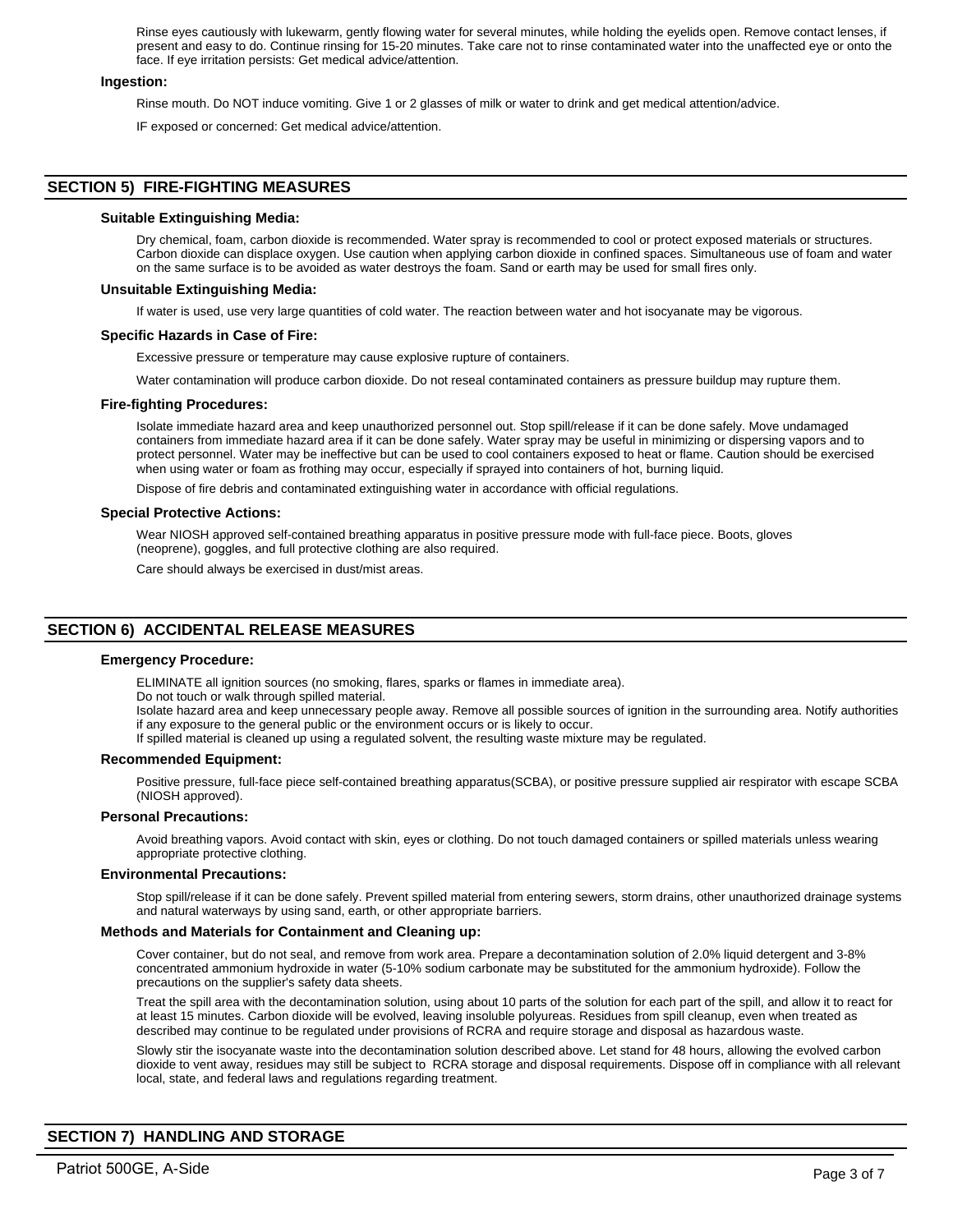### **General:**

Wash hands after use. Do not get in eyes, on skin or on clothing. Do not breathe vapors or mists. Use good personal hygiene practices. Eating, drinking and smoking in work areas is prohibited. Remove contaminated clothing and protective equipment before entering eating areas.

Eyewash stations and showers should be available in areas where this material is used and stored.

### **Ventilation Requirements:**

Use only with adequate ventilation to control air contaminants to their exposure limits. The use of local ventilation is recommended to control emissions near the source.

### **Storage Room Requirements:**

Keep container(s) tightly closed and properly labeled. Store in cool, dry, well-ventilated areas away from heat, direct sunlight, strong oxidizers and any incompatibilities. Store in approved containers and protect against physical damage. Keep containers securely sealed when not in use. Indoor storage should meet OSHA standards and appropriate fire codes. Containers that have been opened must be carefully resealed to prevent leakage. Empty container retain residue and may be dangerous. Use non-sparking ventilation systems, approved explosion-proof equipment and intrinsically safe electrical systems in areas where this product is used and stored.

Keep liquid and vapors away from sparks and flame, store in containers above ground and surrounded by dikes to contain spills or leaks.

Do not cut, drill, grind, weld, or perform similar operations on or near containers.

### **SECTION 8) EXPOSURE CONTROLS/PERSONAL PROTECTION**

### **Eye Protection:**

Wear eye protection with side shields or goggles. Wear indirect-vent, impact and splash resistant goggles when working with liquids. If additional protection is needed for entire face, use in combination with a face shield.

### **Skin Protection:**

Use of gloves approved to relevant standards made from the following materials may provide suitable chemical protection: PVC, neoprene or nitrile rubber gloves. Suitability and durability of a glove is dependent on usage, e.g. frequency and duration of contact, chemical resistance of glove material, glove thickness, dexterity. Always seek advice from glove suppliers. Contaminated gloves should be replaced. Use of an apron and over- boots of chemically impervious materials such as neoprene or nitrile rubber is recommended to avoid skin sensitization. The type of protective equipment must be selected according to the concentration and amount of the dangerous substance at the specific workplace. Launder soiled clothes or properly disposed of contaminated material, which cannot be decontaminated.

### **Respiratory Protection:**

If airborne concentrations exceed or are expected to exceed the TLV, use MSHA/NIOSH approved positive pressure supplied pressure supplied air respiratory with a full face piece or an air supplied hood. For emergencies, use a positive pressure self-contained breathing apparatus. When atmospheric levels may exceed exposure limit (PEL or TLV) NIOSH-certified air-purifying respirators equipped with an organic vapor sorbent and particulate filter can be used as long as appropriate precautions and change out schedules are in place.

### **Appropriate Engineering Controls:**

Provide exhaust ventilation or other engineering controls to keep the airborne concentrations of vapors below their respective threshold limit value.

| <b>Chemical Name</b>                       | OSHA<br>TWA<br>(ppm) | <b>OSHA</b><br>TWA<br>(mg/m3) | <b>OSHA</b><br>STEL<br>(ppm) | OSHA<br>STEL<br>(mg/m3) | OSHA-<br>Tables-<br>Z <sub>1</sub> ,2,3 | <b>OSHA</b><br>Carcinogen | OSHA<br><b>Skin</b><br>designation | <b>NIOSH</b><br><b>TWA</b><br>(ppm) | <b>NIOSH</b><br>TWA<br>(mg/m3) | <b>NIOSH</b><br><b>STEL</b><br>(ppm) | <b>NIOSH</b><br>STEL<br>(mg/m3) | <b>NIOSH</b><br>Carcinogen |
|--------------------------------------------|----------------------|-------------------------------|------------------------------|-------------------------|-----------------------------------------|---------------------------|------------------------------------|-------------------------------------|--------------------------------|--------------------------------------|---------------------------------|----------------------------|
| 4.4'<br>METHYLENEDIPHEN<br>YL DIISOCYANATE | 0.02<br>ceiling      | 0.2 ceiling                   |                              |                         |                                         |                           |                                    | 0.005                               | 0.050                          |                                      |                                 |                            |

| <b>Chemical Name</b>                                  | ACGIH | ACGIH   | <b>ACGIH</b> | <b>ACGIH</b> |
|-------------------------------------------------------|-------|---------|--------------|--------------|
|                                                       | TWA   | TWA     | <b>STEL</b>  | <b>STEL</b>  |
|                                                       | (ppm) | (mg/m3) | (ppm)        | (mg/m3)      |
| $4.4'$ -<br><b>METHYLENEDIPHEN</b><br>YL DIISOCYANATE | 0.005 | 0.051   |              |              |

### **SECTION 9) PHYSICAL AND CHEMICAL PROPERTIES**

### **Physical and Chemical Properties**

Density **10.22 lb/gal** 

Specific Gravity 1.22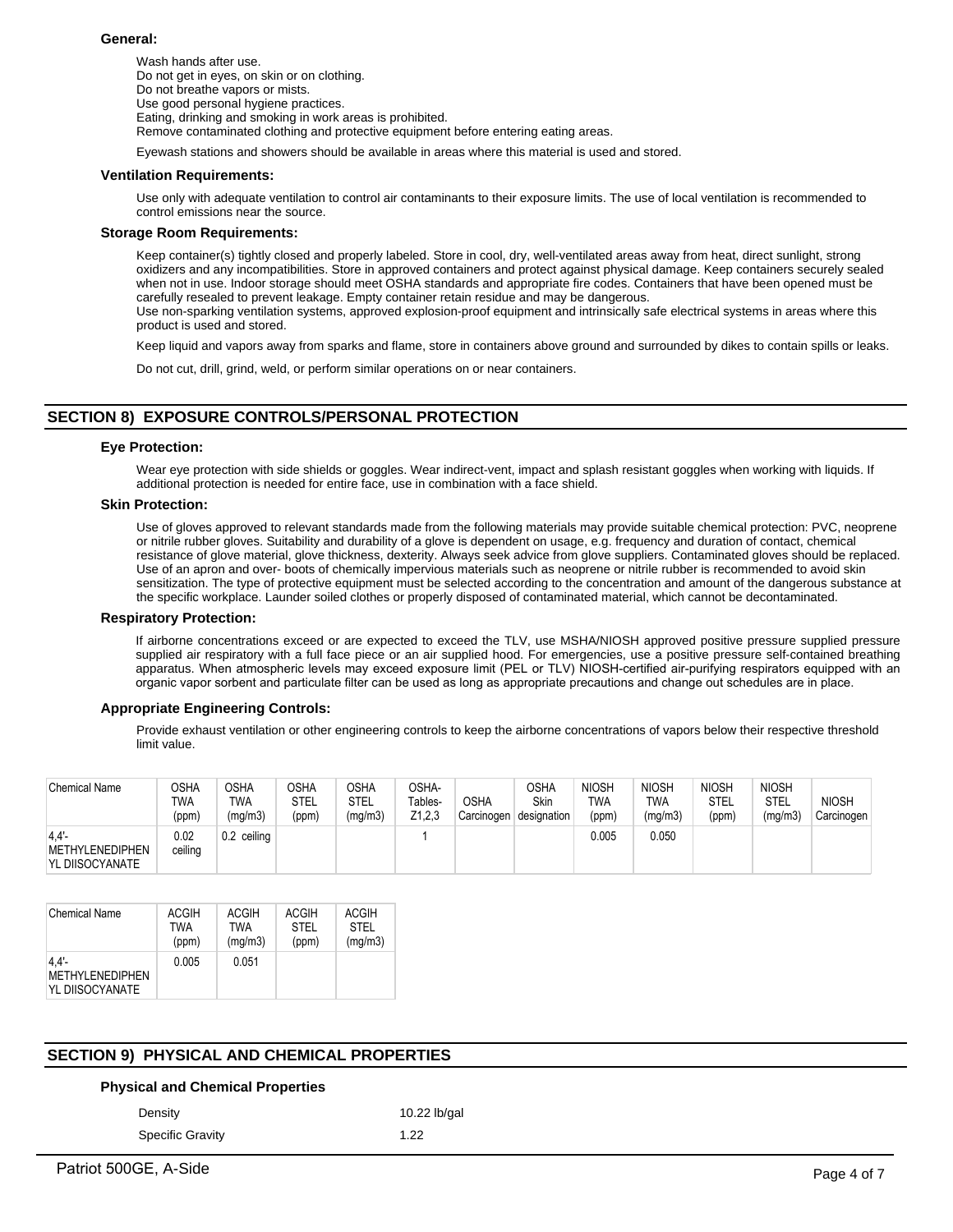| <b>VOC Regulatory</b>        | $0.00$ lb/gal            |
|------------------------------|--------------------------|
| VOC Part A & B Combined      | N.A.                     |
| Appearance                   | Dark Brown Liquid        |
| Odor Threshold               | N.A.                     |
| Odor Description             | Aromatic                 |
| pH                           | N.A.                     |
| <b>Water Solubility</b>      | <b>Reacts with Water</b> |
| Flammability                 | N/A                      |
| Flash Point Symbol           | N.A.                     |
| <b>Flash Point</b>           | 218 °C                   |
| Viscosity                    | N.A.                     |
| Lower Explosion Level        | N.A.                     |
| <b>Upper Explosion Level</b> | N.A.                     |
| Vapor Pressure               | N.A.                     |
| Vapor Density                | Heavier than air         |
| <b>Freezing Point</b>        | N.A.                     |
| <b>Melting Point</b>         | N.A.                     |
| Low Boiling Point            | N.A.                     |
| <b>High Boiling Point</b>    | N.A.                     |
| Auto Ignition Temp           | N.A.                     |
| Decomposition Pt             | N.A.                     |
| <b>Evaporation Rate</b>      | Slower than ether        |
| Coefficient Water/Oil        | N.A.                     |
|                              |                          |

# **SECTION 10) STABILITY AND REACTIVITY**

### **Stability:**

Material is stable at standard temperature and pressure.

#### **Conditions to Avoid:**

Heat, high temperature, open flame, sparks, and moisture. Contact with incompatible materials in a closed system will cause liberation of carbon dioxide and buildup of pressure.

### **Hazardous Reactions/Polymerization:**

Will not occur under normal conditions but under high temperatures above 204°C, in the presence of moistures, alkalis,tertiary amines, and metal compounds will accelerate polymerization. Possible evolution of carbon dioxide gas may rupture closed containers.

#### **Incompatible Materials:**

This product will react with any material containing active hydrogens, such as water, alcohol, ammonia, amines, alkalis and acids, the reaction with water is slow under 50°C, but is accelerated at higher temperature and in the presence of alkalis, tertiary amines, and metal compounds. Some reactions can be violent. Material can react with strong oxidizing agents.

### **Hazardous Decomposition Products:**

Carbon dioxide, carbon monoxide, nitrogen oxides, trace amounts of hydrogen cyanide and unidentified organic compounds may be formed during combustion.

### **SECTION 11) TOXICOLOGICAL INFORMATION**

# **Skin Corrosion/Irritation:**

Isocyanates react with skin protein and moisture and can cause irritation. Prolonged contact can cause reddening, swelling, rash, scaling, blistering, and, in some cases, skin sensitization. Individuals who have developed a skin sensitization can develop these symptoms as a result of contact with very small amounts of liquid material or as a result of exposure to vapor.

Causes skin irritation

### **Serious Eye Damage/Irritation:**

Liquid, aerosols or vapors are severely irritating and can cause pain, tearing, reddening and swelling. Prolonged vapor contact may cause conjunctivitis. Any level of contact should not be left untreated.

Causes serious eye irritation

### **Carcinogenicity:**

Suspected of causing cancer.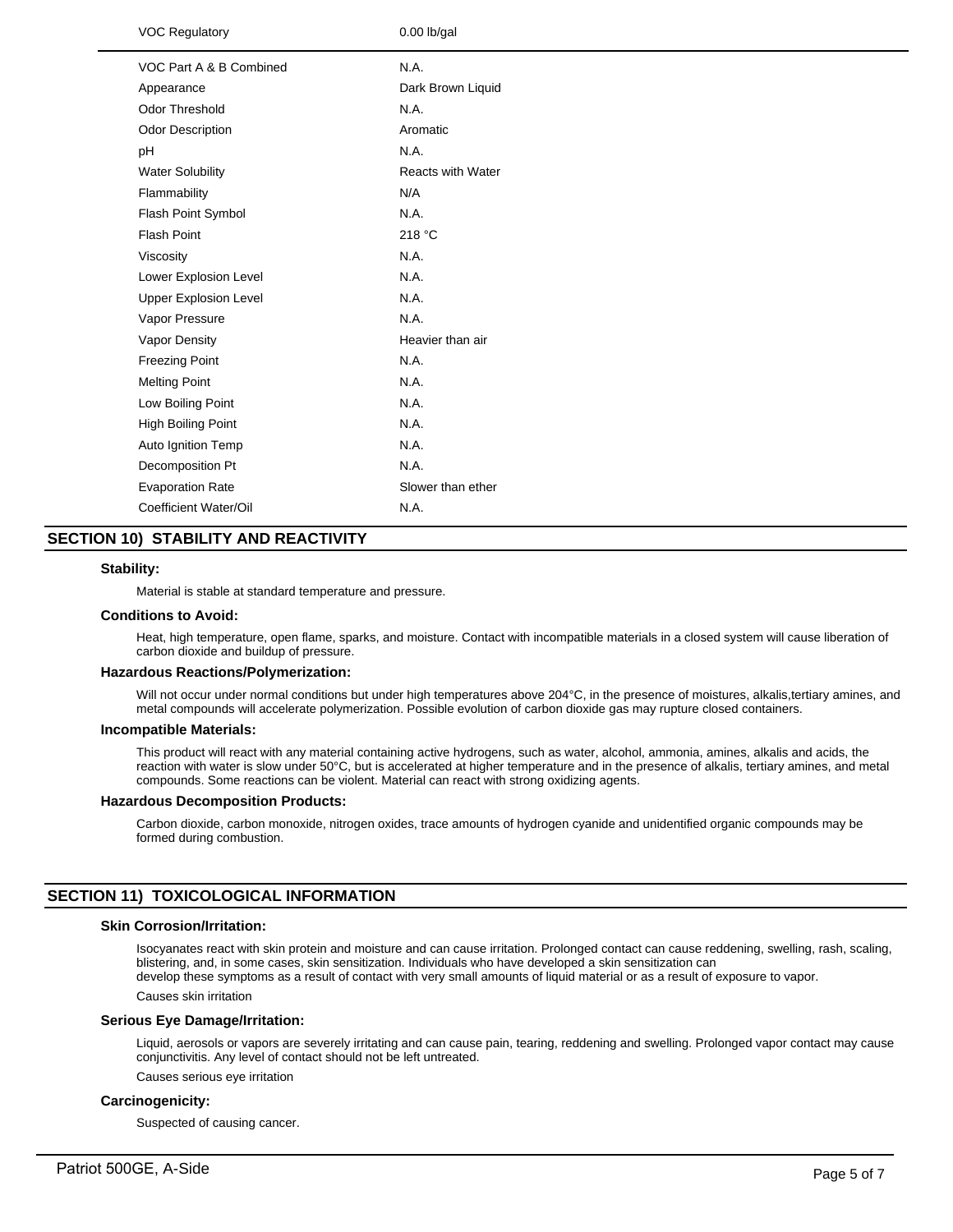### **Respiratory/Skin Sensitization:**

May cause allergy or asthma symptoms or breathing difficulties if inhaled

May cause an allergic skin reaction

### **Germ Cell Mutagenicity:**

No data available

### **Reproductive Toxicity:**

No data available

### **Specific Target Organ Toxicity - Single Exposure:**

High vapor concentrations may cause central nervous system (CNS) depression as evidenced by giddiness, headache, dizziness, and nausea. Persons with a preexisting, nonspecific bronchial hyperactivity can respond to concentrations below the TLV with similar symptoms as well as asthma attack. Exposure well above the TLV may lead to bronchitis, bronchial spasm and pulmonary edema (fluid in lungs). As a result of previous repeated overexposures or a single large dose, certain individuals may develop isocyanate sensitization (chemical asthma) which will cause them to react to a later exposure to isocyanate at levels well below the TLV.

May cause respiratory irritation

### **Specific Target Organ Toxicity - Repeated Exposure:**

Chronic overexposure to isocyanate has also been reported to cause lung damage (including decrease in lung function) which may be permanent.

May cause damage to organs through prolonged or repeated exposure.

### **Aspiration Hazard:**

No data available

### **Acute Toxicity:**

No data available

### 0000101-68-8 4,4'-METHYLENEDIPHENYL DIISOCYANATE

LC50 (rat): 369-490 mg/m3 (aerosol) (4-hour exposure) (1)

LC50 (rat): 178 mg/m3 (17.4 ppm) (duration of exposure not reported) (2)

LD50 (oral, rat): greater than 10,000 mg/kg (1,2)

LD50 (dermal, rabbit): greater than 10,000 mg/kg (1)

LD50 (oral, mouse): 2,200 mg/kg (3)

0009016-87-9 POLYMETHYLENE POLYPHENYL ISOCYANATE

LC50 (rat): 490 mg/m3 (aerosol) 4-hour exposure (22)

LD50 (oral, rat): greater than 10000 mg/kg (PMPPI) (2) LD50 (dermal, rabbit): greater than 5 mL/kg (6200 mg/kg) (PMPPI) (2)

### **SECTION 12) ECOLOGICAL INFORMATION**

### **Toxicity:**

No data available.

### **Persistence and Degradability:**

No data available.

### **Bioaccumulative Potential:**

# No data available.

**Mobility in Soil:**

No data available.

### **Other Adverse Effects:**

No data available.

### **SECTION 13) DISPOSAL CONSIDERATIONS**

### **Waste Disposal:**

Under RCRA, it is the responsibility of the user of the product, to determine a the time of disposal whether the product meets RCRA criteria for hazardous waste. Waste management should be in full compliance with federal, state, and local laws.